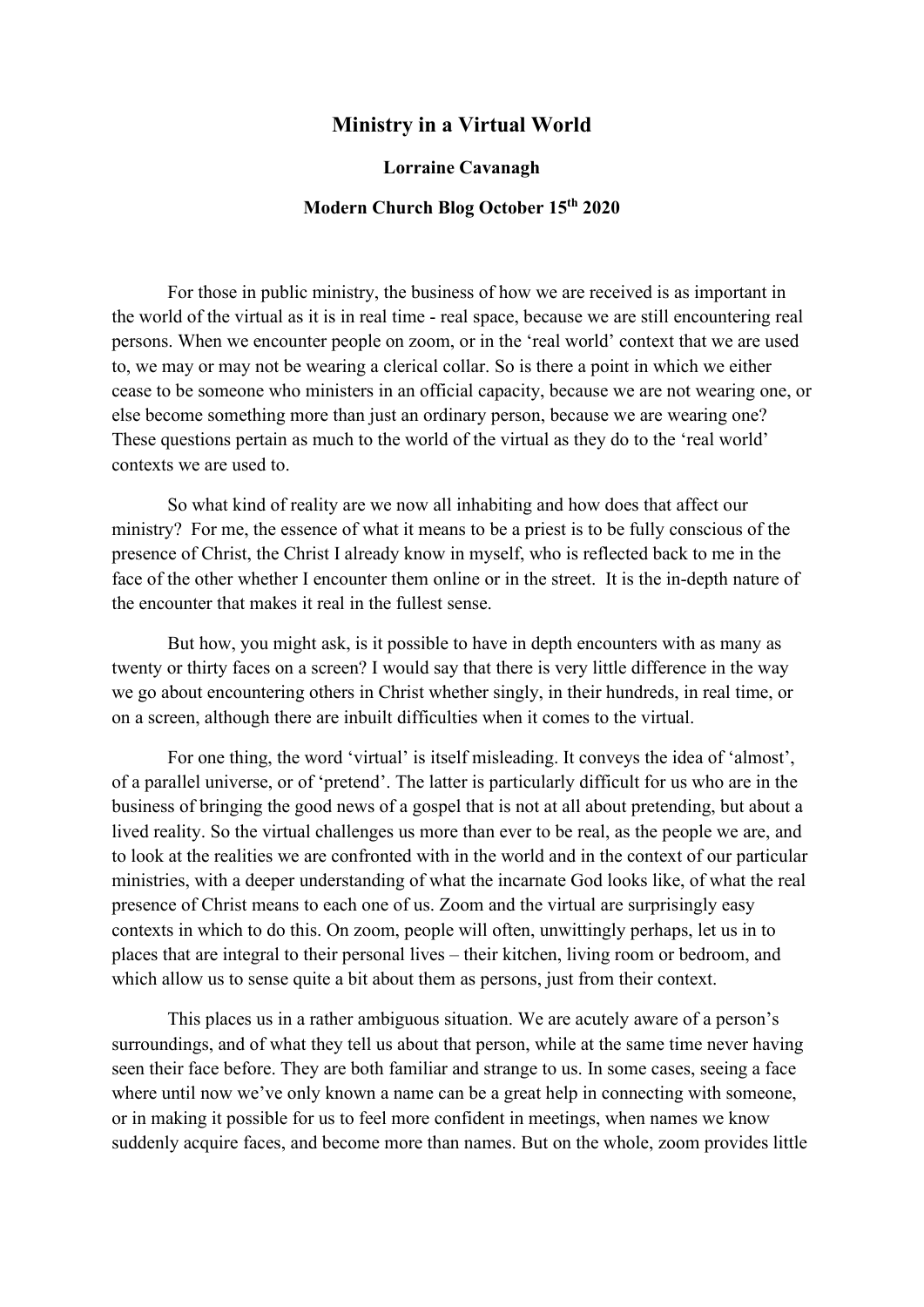else in the way of meaningful context, or a context that is likely to resonate with the deeper needs and hopes of the persons we are engaging with.

This is a problem we also face when we do virtual, or zoom services. They are fine up to a point, but they lack something essential, unless all of us, participants and celebrants alike, are willing to engage in what Coleridge called a 'suspension of disbelief'. Put in general terms, it means that you make the viewer, or reader, perhaps, take for granted the reality or truth of what you are saying. This is not to say that as ministers working with the virtual world we are fooling people into believing in our delusions. We do not create virtual contexts in order to play on their emotions or insult their intelligence by providing them with 'virtual' experiences, but we do suggest something about the world that they and we inhabit, and about the reality with which we are dealing as people who minister in God's Church. That reality is the Christ who is at the heart of all of our lives.

So the world of the virtual is a challenge but it also offers hitherto undreamed of possibilities for us as ministers in God's church. We are, after all, *theotokoi*, people who, like Mary, have willingly accepted the invitation to be bearers of her Son into the world. In what used to pass for the normal course of things, we did this with the help of real life contexts and encounters; in our churches, in events that deepen our common life, in being there for others and for each other and, above all, in the celebrating of the Eucharist.

While the contexts in which all these happenings take place may have changed or disappeared altogether, *we* have not changed. We are still people who have been commissioned to be Christ bearers into the world. The big opportunity offered to us by the virtual is that we are now commissioned to serve the whole world, and we don't even have to go out and seek it because it's right there on our screens.

What doesn't automatically follow is the presence of God's Spirit leading us into all truth, because it is just as easy to get in the way of God's Spirit when we move into the virtual world, as it is in the hitherto ordinary world. It's easy to put on an act, to pretend. But the world of the virtual, the single screen, is unsparing when it comes to what is true and genuine about us, as distinct from what is not. So we need to be clear about what it is we bring of ourselves to those we serve, and what we bring as priests and ministers, as *theotokoi*, not only in the sense of what we believe, but in who and what we are. In other words, we must minister from a place of deep conviction, of knowing and being known by God.

We have to be able to hold steady in the Holy Spirit. This is not always easy when we're faced with a screen full of people most of whom we don't recognise and many of whom will be doing anything but listen to what we have to say. So we learn to develop, or live in, a kind of tension between reality and the virtual, what we know to be real in terms of the people we're dealing with, what we're saying or doing online, and the ability to penetrate the 'unreal', the ephemeral temporary nature of the screen world.

The screen world is of course not just one world. It's a different world for each of the persons we see, or perhaps don't see, before us, because each has a context. Each has a story, as each one of us has a context and a story. Each has a truth.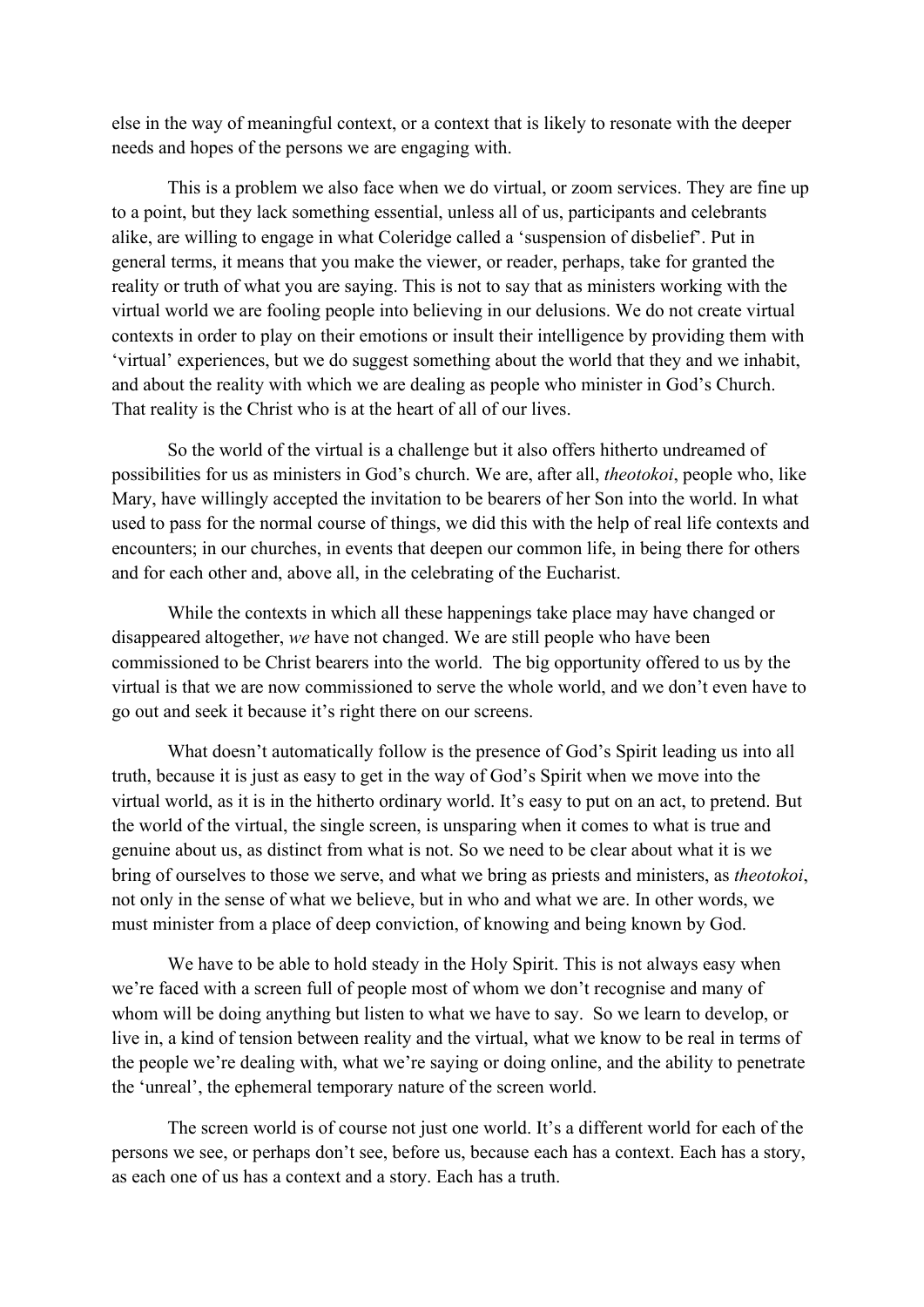We sense this online and we sense it, perhaps more acutely, once the computer has been turned off, as we're left with an imprint or memory of the people on the screen. So what of the time that follows? Will that zoom meeting, or streamed service fade into the mist of virtual time? Or will we know how to hold its essentials in the Christ who abides in each one of us? Will we bear these people, or situations, deep into the heart of God as we might have done before the age of zoom? And what will they remember of us? The world of the virtual exposes us. People see us for what we are, rather than for the jobs we do, or the position we may hold in the Church.

All of this suggests the need for a deep reviewing of what we understand our own calling to be about, because every calling is different. It is different because we are not called to do a certain job, but, in the world of the virtual, to be a certain person for other persons from within our life in Christ.

So the virtual makes us more conscious of the fact that we are living in a state of creative tension in regard to calling, a tension between what we think we should be doing and what we are, a tension between intellect and spirit, a tension between the Church as a system with structures and mission agendas, and one that is often quite hard to describe or quantify in real terms, and a tension between the real and the virtual, with the last of these tensions now defining all the others , and yet is itself hard to define. So here there is paradox, because we also need to let go of that tension and of the need to define what we are doing, the need to somehow make things happen, to produce effects, to give or engender some kind of experience, to provide answers – to *be* the answer perhaps.

These are the things that have always compromised our calling and now, in the world of the virtual, we're being given the opportunity to let go of some of them, or at least to think of them differently. You could say that this is the direct result of the 'virtual' bringing about a brave new Church, except that the Church is not brave and new in the way Huxley or Orwell portray their dystopian societies. While it may be tempting to compare the many strictures placed on the Church's life by the pandemic, it is in a sense, freer than it has ever been. The long months of closure brought about by Covid have given us all the opportunity to reconnect with that inner freedom from which our calling came, and in which we respond to it.

This is the freedom that unlooses the habits that have perhaps been binding us, habits of thought, unquestioning adherence to prescribed ways of doing things, assumptions about who is allowed to do or say things in an official capacity, and who is not. The world of the virtual, the world of zoom, imposes no such restrictions. Anyone can start a zoom conversation. Neither does it have any kind of tradition that it must adhere to. So it is uncharted water, there for all of us to navigate.

So what are priests, and all who minister in God's name, called to be in such a context? And what are we not called to be? I think we find our answers to these questions in contemplating the person of Jesus. He was always fully himself in whatever context he ministered. He was always true to himself, and people identified with him because of this essential truthfulness. He didn't try to become something that would conform to